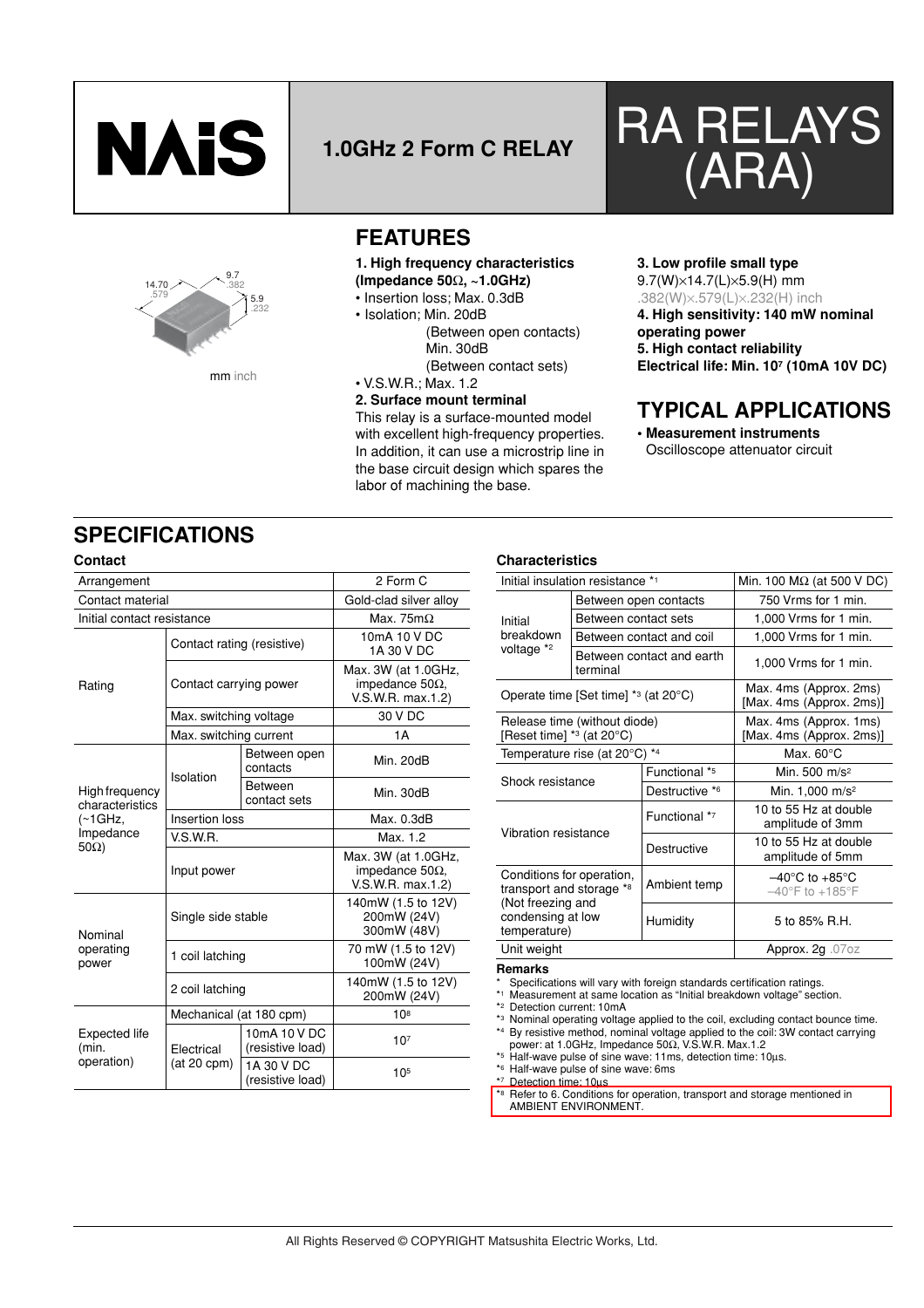# RA (ARA)

## **ORDERING INFORMATION**

| <b>RA</b><br>03<br>Ex.<br>2<br>A<br>А |                     |                                                                   |                                |                              |                                                                               |                                                                                                                                            |  |  |
|---------------------------------------|---------------------|-------------------------------------------------------------------|--------------------------------|------------------------------|-------------------------------------------------------------------------------|--------------------------------------------------------------------------------------------------------------------------------------------|--|--|
| Product name                          | Contact arrangement | Operating function   Type of operation                            |                                | Terminal shape               | Coil voltage, V DC                                                            | Packing style                                                                                                                              |  |  |
| <b>RA</b>                             | $2:2$ Form C        | 0: Single side stable<br>1: 1 coil latching<br>2: 2 coil latching | 0: Standard<br>type<br>(B.B.M) | A: Surface-mount<br>terminal | 1H: 1.5<br>09:9<br>03:3<br>12:12<br>4H: 4.5<br>24:24<br>05:5<br>48:48<br>06:6 | Nil: Tube packing<br>X: Tape and reel packing<br>(picked from 1/2/3 pin side)<br>Z: Tape and reel packing<br>(picked from 8/9/10 pin side) |  |  |

Note: Packing style; Nil: Tube packing 40 pcs. in an inner package, 1,000 pcs. in an outer package Z: Tape and reel packing 500 pcs. in an inner package, 1,000 pcs. in an outer package

## **TYPES ANE COIL DATA (at 20°C 68°F)**

### **• Single side stable type**

| Part No.     | Nominal<br>voltage,<br>V DC | Pick-up voltage.<br>$V$ DC (max.)<br>(initial) | Drop-out<br>voltage, V DC<br>(min.)(initial) | Coil resistance.<br>$\Omega$ (±10%) | Nominal<br>operating<br>current, mA<br>$(\pm 10\%)$ | Nominal<br>operating power,<br>mW | Max. allowable<br>voltage, V DC |
|--------------|-----------------------------|------------------------------------------------|----------------------------------------------|-------------------------------------|-----------------------------------------------------|-----------------------------------|---------------------------------|
| ARA200A1H(Z) | 1.5                         | 1.125                                          | 0.15                                         | 16                                  | 93.8                                                | 140                               | 2.25                            |
| ARA200A03(Z) | 3                           | 2.25                                           | 0.3                                          | 64.3                                | 46.7                                                | 140                               | 4.5                             |
| ARA200A4H(Z) | 4.5                         | 3.375                                          | 0.45                                         | 145                                 | 31                                                  | 140                               | 6.75                            |
| ARA200A05(Z) | 5                           | 3.75                                           | 0.5                                          | 178                                 | 28.1                                                | 140                               | 7.5                             |
| ARA200A06(Z) | 6                           | 4.5                                            | 0.6                                          | 257                                 | 23.3                                                | 140                               | 9                               |
| ARA200A09(Z) | 9                           | 6.75                                           | 0.9                                          | 579                                 | 15.5                                                | 140                               | 13.5                            |
| ARA200A12(Z) | 12                          | 9                                              | 1.2                                          | 1.028                               | 11.7                                                | 140                               | 18                              |
| ARA200A24(Z) | 24                          | 18                                             | 2.4                                          | 2.880                               | 8.3                                                 | 200                               | 36                              |
| ARA200A48(Z) | 48                          | 36                                             | 4.8                                          | 7,680                               | 6.3                                                 | 300                               | 57.6                            |

### **• 1 coil latching type**

| Part No.     | Nominal<br>voltage,<br>V DC | Set voltage,<br>$V$ DC (max.)<br>(initial) | Reset voltage,<br>$V$ DC (max.)<br>(initial) | Coil resistance,<br>$\Omega$ (±10%) | Nominal<br>operating<br>current, mA<br>$(\pm 10\%)$ | Nominal<br>operating power,<br>mW | Max. allowable<br>voltage, V DC |
|--------------|-----------------------------|--------------------------------------------|----------------------------------------------|-------------------------------------|-----------------------------------------------------|-----------------------------------|---------------------------------|
| ARA210A1H(Z) | 1.5                         | 1.125                                      | 1.125                                        | 32                                  | 46.9                                                | 70                                | 2.25                            |
| ARA210A03(Z) | 3                           | 2.25                                       | 2.25                                         | 128.6                               | 23.3                                                | 70                                | 4.5                             |
| ARA210A4H(Z) | 4.5                         | 3.375                                      | 3.375                                        | 289.3                               | 15.6                                                | 70                                | 6.75                            |
| ARA210A05(Z) | 5                           | 3.75                                       | 3.75                                         | 357                                 | 14                                                  | 70                                | 7.5                             |
| ARA210A06(Z) | 6                           | 4.5                                        | 4.5                                          | 514                                 | 11.7                                                | 70                                | 9                               |
| ARA210A09(Z) | 9                           | 6.75                                       | 6.75                                         | 1.157                               | 7.8                                                 | 70                                | 13.5                            |
| ARA210A12(Z) | 12                          | 9                                          | 9                                            | 2.057                               | 5.8                                                 | 70                                | 18                              |
| ARA210A24(Z) | 24                          | 18                                         | 18                                           | 5.760                               | 4.2                                                 | 100                               | 36                              |

### **• 2 coil latching type**

| Part No.     | Nominal<br>voltage,<br>V DC | Set voltage,<br>$V$ DC (max.)<br>(initial) | Reset voltage,<br>$V$ DC (max.)<br>(initial) | Coil resistance,<br>$\Omega$ (±10%) | Nominal<br>operating<br>current, mA<br>$(\pm 10\%)$ | Nominal<br>operating power,<br>mW | Max. allowable<br>voltage, V DC |
|--------------|-----------------------------|--------------------------------------------|----------------------------------------------|-------------------------------------|-----------------------------------------------------|-----------------------------------|---------------------------------|
| ARA220A1H(Z) | 1.5                         | 1.125                                      | 1.125                                        | 16                                  | 93.8                                                | 140                               | 2.25                            |
| ARA220A03(Z) | 3                           | 2.25                                       | 2.25                                         | 64.3                                | 46.7                                                | 140                               | 4.5                             |
| ARA220A4H(Z) | 4.5                         | 3.375                                      | 3.375                                        | 145                                 | 31                                                  | 140                               | 6.75                            |
| ARA220A05(Z) | 5                           | 3.75                                       | 3.75                                         | 178                                 | 28.1                                                | 140                               | 7.5                             |
| ARA220A06(Z) | 6                           | 4.5                                        | 4.5                                          | 257                                 | 23.3                                                | 140                               | 9                               |
| ARA220A09(Z) | 9                           | 6.75                                       | 6.75                                         | 579                                 | 15.5                                                | 140                               | 13.5                            |
| ARA220A12(Z) | 12                          | 9                                          | 9                                            | 1.028                               | 11.7                                                | 140                               | 18                              |
| ARA220A24(Z) | 24                          | 18                                         | 18                                           | 2,880                               | 8.3                                                 | 200                               | 36                              |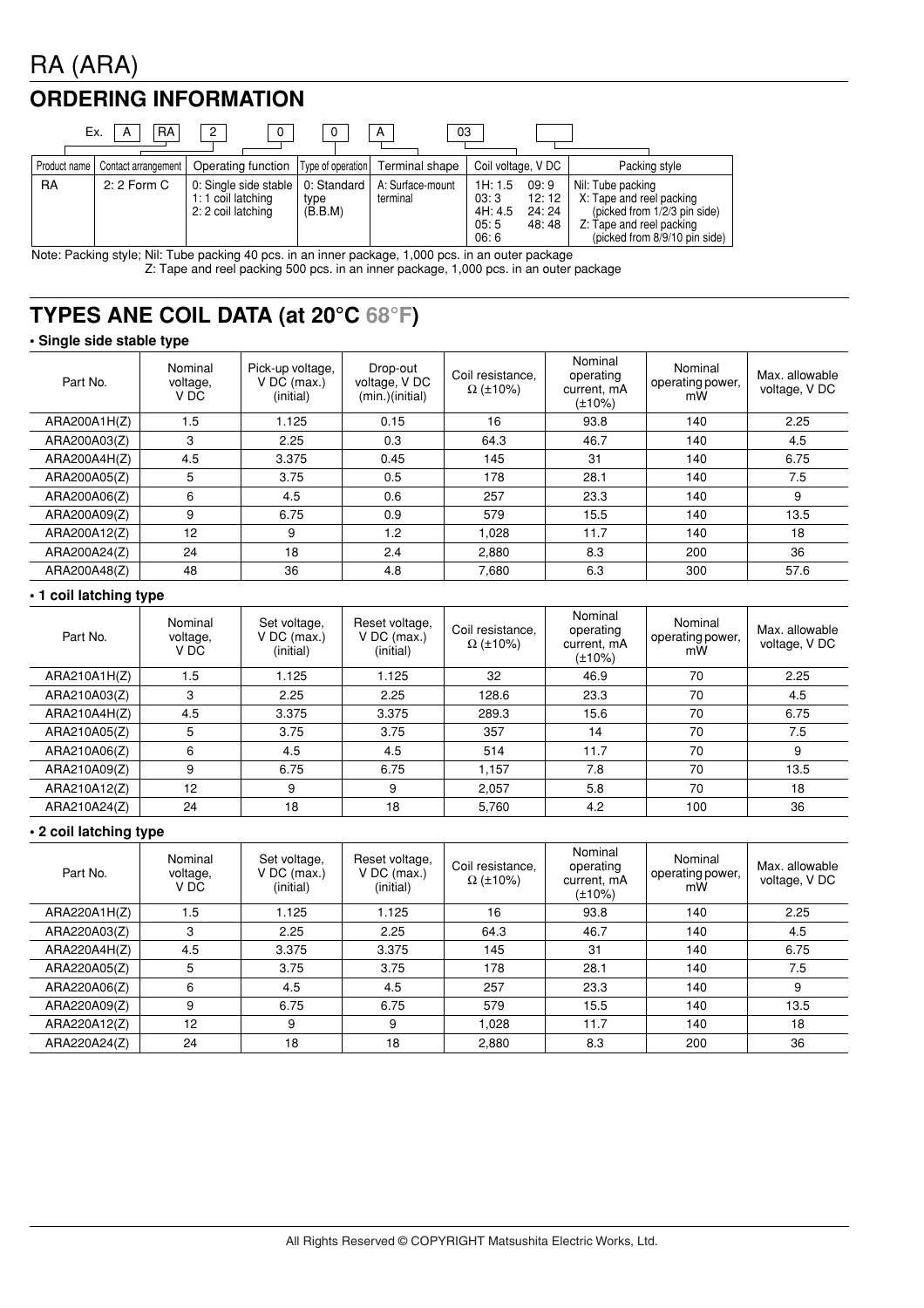## RA (ARA)



## **REFERENCE DATA**

1-(1). High frequency characteristics (Impedance 50Ω) Sample: ARA200A12

Measuring method: Measured with HP network analyzer (HP8753C).







2.00 .079 14.90

.587

Tolerance: ±0.1 ±.004

**S**earth

glue pad